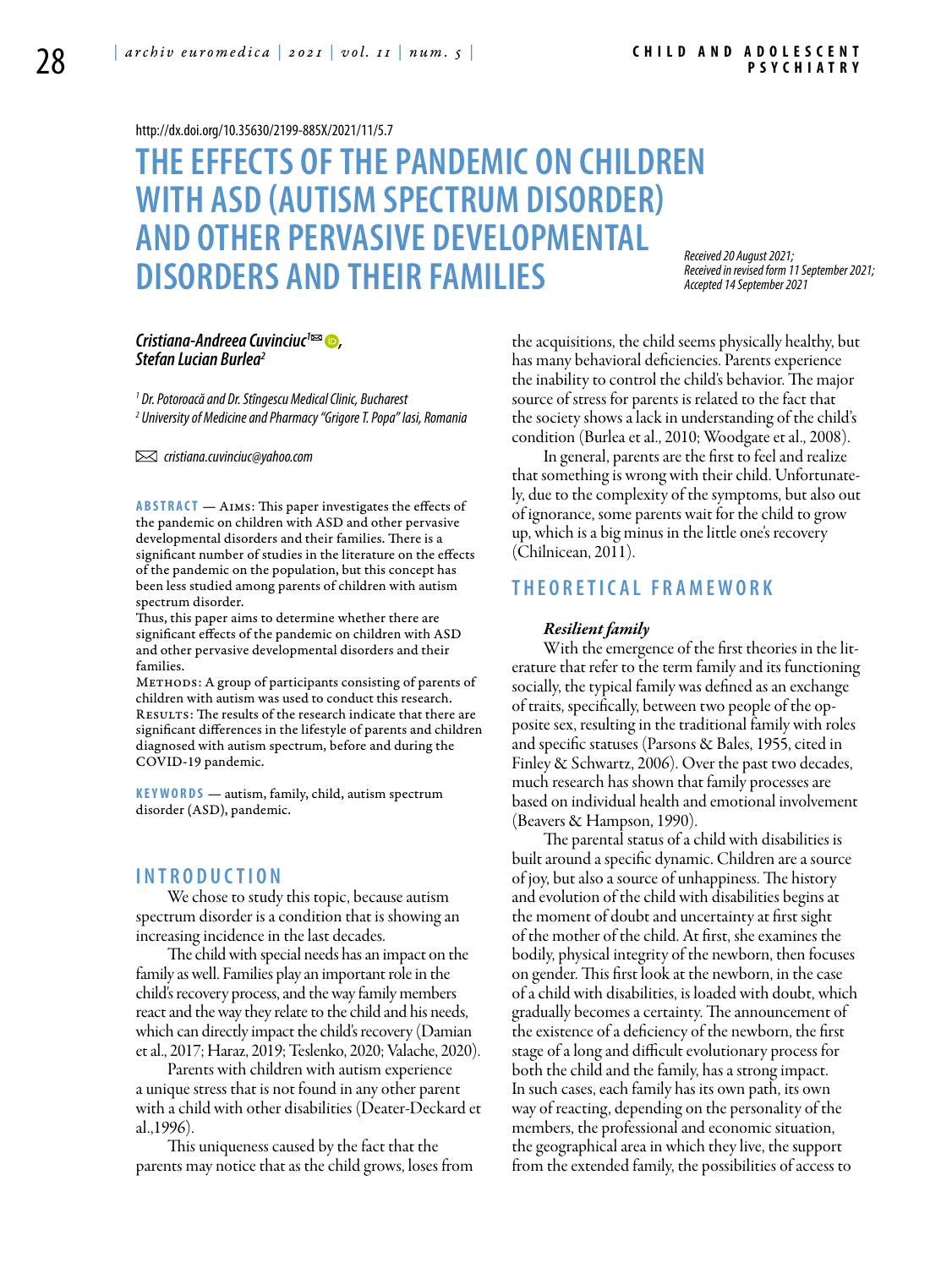community life, etc. However, the difficulties that the family has to face are similar. (Gavriliţă,2020).

In the case of families of children with disabilities, stress and involvement are stronger than in the case of families with typical children. The feeling of stress is fueled by the fact that parents face a multitude of inappropriate behaviors experienced by the child. Once the therapeutic plan is implemented, the whole family must adapt its behavior, according to the instructions given by the little one's therapist. (Gavriliţă, 2020).

In practice in the office, I realized that there are families who, once they found out the diagnosis of the little one, had to change their whole life. One of the families that caught my attention, presents a little girl with a diagnosis of Autism Spectrum Disorder, but also sensory desynchronization. Due to this seasonal desynchronization, the little girl needed continuous movement, which determined the family to spend more than 20 hours a day, in the car, while walking.

#### *Autism*

Autism, until 4-5 years ago, was considered deaf. If in Down Syndrome, from a physical point of view can easily recognize the child's disease, in the case of autism, at the opposite pole, the child has a normal physical appearance. His behavior, on all levels is what betrays the disease (Chîlnicean, 2011).

Children's behaviors persist or intensify, and the faster they intervene, the more these developmental disorders can be corrected, even cured, avoiding their amplification over time. It is very important to know that for the child with autism, every second, every hour, is extremely important for the whole recovery process (Chîlnicean, 2011).

Integrated into Pervasive Developmental Disorders, along with other disorders such as: Asperger's Disorder, Disintegrative Childhood Disorder, Rett Disorder, Global Developmental Disorder — including atypical autism, as established by the American Psychiatric Association in DSM 4, Autism Disorder or a neuro-biological developmental disorder that affects the functioning of the brain, more specifically affects the normal development of the brain, which is responsible for communication, social interaction and cognitive functioning (Chîlnicean, 2011).

#### *Specific therapies*

It goes without saying that a child with a cognitive disability needs an education, with the help of specific therapies. applied behavioral analysis, ABA therapy has developed, coming to the aid of more and more families. Intensely applied, with seriousness and consistency, ABA therapy begins to bear fruit after 2-3 years. ABA can help even to full recovery, depending

on how quickly the therapy started, the child's resources and his diagnosis. ABA is considered a science of human behavior. The ABA method targets the learning of certain skills and their generalization in the natural environment (Chîlnicean, 2011).

It is very important to know that every child is different, and the results are different from child to child.

# **MET H ODS**

#### *Objective*

This paper aims to discover the effect of the pandemic on children with ASD and their families.

We chose this goal because I believe that Autism Spectrum Disorder is gaining momentum in today's society, and the role of the family in the context of the COVID-19 pandemic is very important, and the mission of parents is hampered by the epidemiological context we all go through.

#### *Hypothesis*

There are significant differences in the lifestyle of parents and children diagnosed with autism spectrum, before and during the COVID-19 pandemic (Luca et al., 2020).

#### *Description of the sample*

This presentation was made on a group of parents whose children were diagnosed with Autism Spectrum Disorder.

The parents belonged to an autism intervention association in Bucharest.

#### *Research design*

The research design is transversal.

This type of design was chosen due to its usefulness, but also due to the fact that the research hypothesis does not require a longitudinal design and does not present elements that require the use of an experimental design.

#### *Data collection procedure*

The data needed to make this presentation were collected from the parents of children with Autism Spectrum Disorder.

During the training, the respondents were assured that they will benefit from the absolute confidentiality of personal data according to the deontological norms approved by the Romanian College of Psychologists and according to the personal data protection law, stating that the data collected and the results obtained will be used only for research purposes.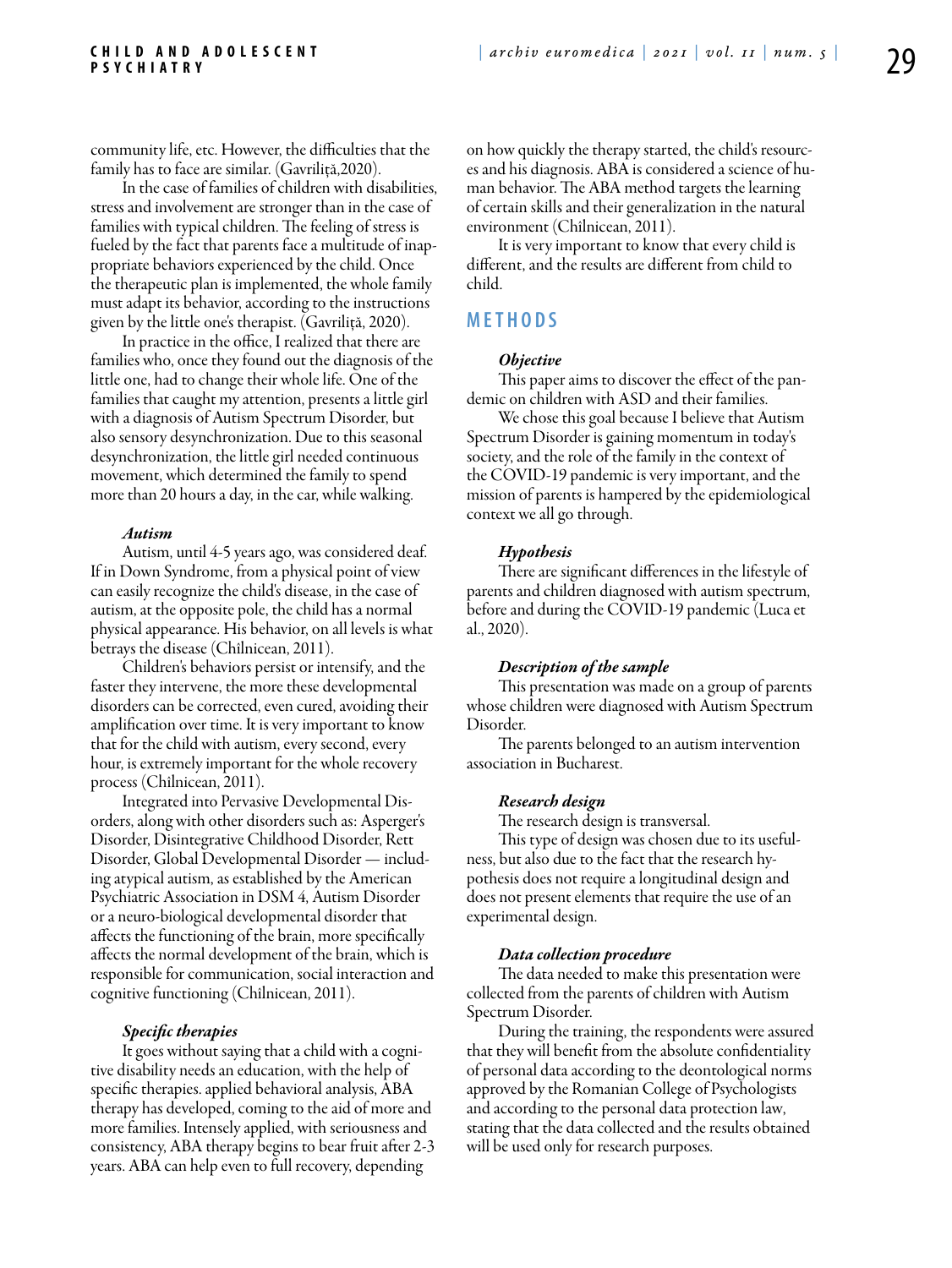# **RES U LTS**

The aim of the research is to find out if there are significant differences between the lifestyle of the parents of children with ASD, before and during the COVID-19 pandemic (Baroiu et al., 2021).

The results show that there are significant differences in lifestyle. The child with special needs is a real challenge for the whole family. The current epidemiological context has come as an additional challenge for the parents of these children (Grigoras & Ciubara, 2021).

There is a big difference in adapting families to this situation. Not all families are deeply affected. The variability is explained by the severity of the child's diagnosis. The main fear presented by the parents was the one related to the closure of the centers where their little ones did therapy. Following these events, the parents had to take on the role of therapist.

Another major change and a reason mattered. The concern was caused by the loss of a job of one of the parents, which meant the reduction of therapy hours for the little one.

The parents say that another provocative thing was to desensitize the child, in the direction of wearing a protective mask. Some parents say that a simple leave to the store has turned into a whole process of preparation for the little one.

In conclusion, parents realized the importance of being involved in the autism community, even during the pandemic, and that they cannot do everything on their own. Parents say that they have learned more about their children's specific needs and abilities.

# **DISC U SSION**

The aim of the research is to test whether there are significant effects of the pandemic on children with ASD and other pervasive developmental disorders and their families.

The pandemic has certainly left its mark on all people, especially children with ASD and their families. The parents claim that at the beginning of the pandemic, they experienced feelings of fear. This fear was fueled by the whole context, but especially by the fact that most therapy centers, where their little ones carried out therapeutic programs, suspended activity. At that time, parents asked themselves questions such as: the child?" "If I do not know how to manage certain behaviors that may occurr?".

Parents had to adapt to a new way for their little ones to continue therapy, this being telemedicine, online therapy.

The parents looked for solutions on social media. They joined various groups, where there were other parents in the same situation, but also specialists in the field of psychology. One of the goals of those groups was to make family members aware that they can improve their verbal and nonverbal communication skills. This helps them gain new ways to communicate and interact physically with the child with autism, as well as with other members of the family.

Parents have realized the importance of being involved in the autism community, even during the pandemic, and that they cannot do everything on their own. Parents say they have learned more about their children's specific needs and abilities and that they have communicated with other parents to learn from their experience to become better parents for their own child.

Parents say that they used social networks to get in touch with other parents in the same situation and to find solutions for the different new situations they live.

In social networking groups, parents have the opportunity to ask questions about the difficulties they face in their relationship with their children. The fact that they can learn how to manage certain behaviors, makes them no longer feel powerless and much more in control of the situation.

The parents say that until they participated in these groups, they did not have the support of the others. Most of the time, relatives or friends put more pressure on their shoulders. They saw the situation as sad, frustrating, very tiring, but because they were talking about their own children, they wanted to do everything they could. After participating in meetings on Zoom, parents found ways to communicate them to their extended family, or close friends the experience they are going through.

The effects of the COVID-19 pandemic can be seen everywhere in the lives of children with ASD and their families. The parents say that the first problem they faced was related to the difficulty in convincing the children to wear the face masks. Many children refuse to wear a mask, which develops a feeling of helplessness, frustration and confusion in their parents.

Another important thing acquired during the pandemic is the acceptance of feelings. Parents have learned to talk about how they feel. They have learned that it is normal to have contradictory feelings and sometimes be angry.

In conclusion, there are significant effects of the pandemic on children with ASD and other pervasive developmental disorders and their families. Most parents say that social media had a strong impact during the pandemic and that they felt closer to other parents through social networks. Another very important role in the whole process was played by the online workshops. Through them, the parents maintained contact with the specialists.